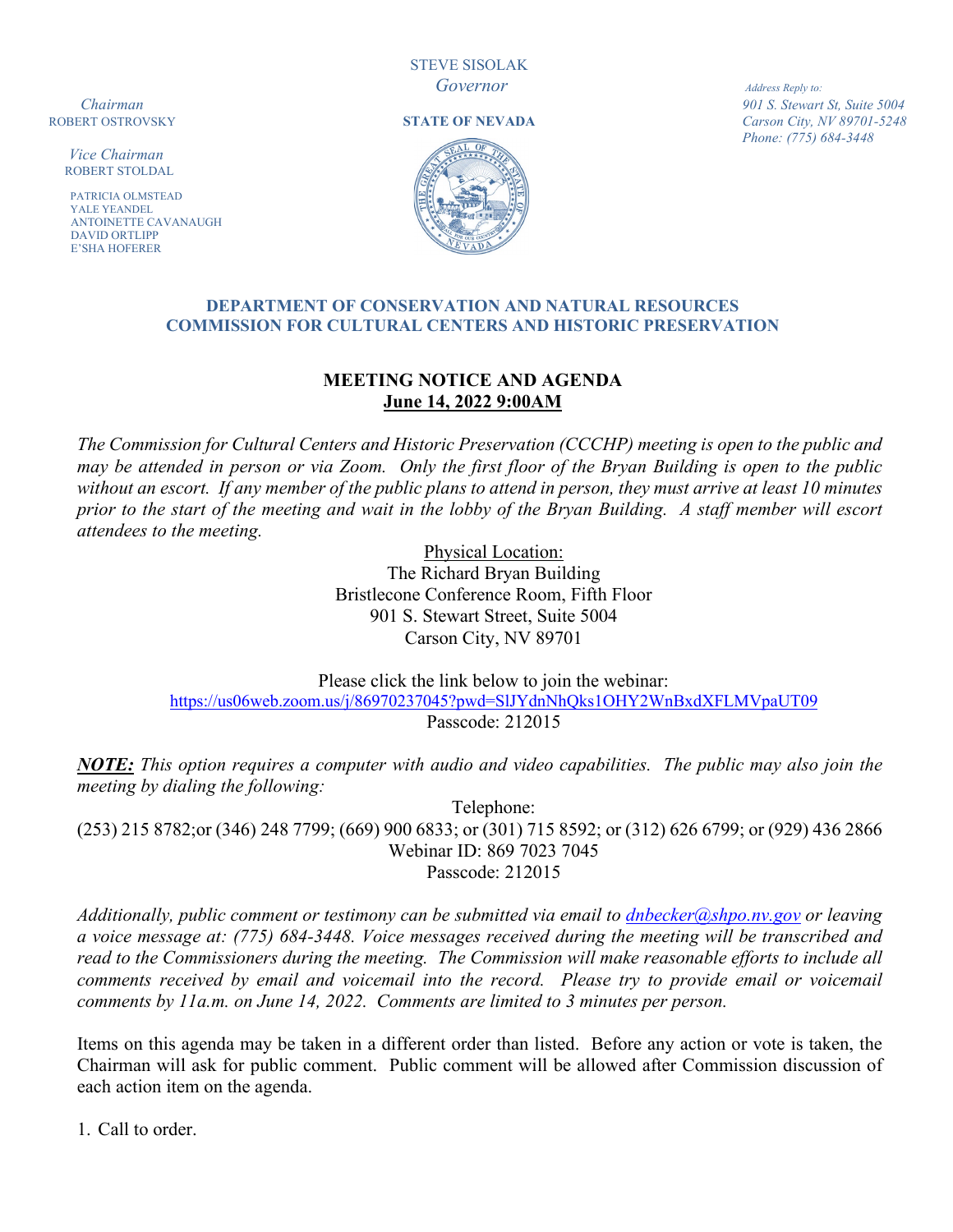### MEETING NOTICE AND AGENDA June 14, 2022 9:00AM

2. Public comment.

Public comment will be taken at the beginning and end of the meeting and may be taken at the discretion of the Chair on agenda items listed for possible action. Public comments may be limited to 3 minutes per person at the discretion of the Chair. Comment will not be restricted based on viewpoint. No action will be taken on any matters raised during the public comment period that are not already on the agenda. Persons making comment will be asked to begin by stating their name for the record.

- 3. Roll call and determination of quorum.
- 4. Staff Announcements and summary of the status of Commission grants for the FY19-20 cycle.
- 5. Approval of minutes from previous meetings **(FOR POSSIBLE ACTION)**. 5a) November 3, 2021
- 6. Discussion of Commission scoring method, grant review process, and review of statutory responsibilities of the Commission*.*
- 7. Review and testimony regarding the FY21-22 eligible applications **(FOR POSSIBLE ACTION)**.

Note: The Commission plans to take applicants in order of receipt (as represented below and on the attached spreadsheet below). The Commission reserves the right, however, to take applicants out of order.

| <b>CCCHP</b> Application # | Building Name (may be abbreviated)                      | Organization (may be abbreviated)                            |
|----------------------------|---------------------------------------------------------|--------------------------------------------------------------|
| <b>CCCHP-21-01</b>         | <b>Storey County Courthouse</b>                         | <b>Storey County</b>                                         |
| <b>CCCHP-21-02</b>         | <b>CCF Visitor Center</b>                               | <b>Comstock Cemetery Foundation</b>                          |
| <b>CCCHP-21-03</b>         |                                                         | Douglas County High School Douglas County Historical Society |
| <b>CCCHP-21-04</b>         |                                                         | Historic Fourth Ward School Historic Fourth Ward School Fdn  |
| <b>CCCHP-21-05</b>         | <b>Fallon Theatres</b>                                  | Fallon Community Theatre, Inc.                               |
| <b>CCCHP-21-06</b>         | Galena Creek Schoolhouse                                | Washoe County Parks/Open Space                               |
| <b>CCCHP-21-07</b>         | Tonopah Mining Park                                     | Tonopah Historic Mining Park Fdn                             |
| <b>CCCHP-21-08</b>         | Reno First United Methodist Reno First United Methodist |                                                              |
| <b>CCCHP-21-09</b>         | <b>Carson Brewing Company</b>                           | <b>Brewery Arts Center</b>                                   |
| <b>CCCHP-21-10</b>         | Ely L.D.S Stake Tabernacle                              | White Pine Community Choir Assoc                             |
| <b>CCCHP-21-11</b>         | St. Mary's Art Center                                   | St. Mary's Art Center                                        |
| <b>CCCHP-21-12</b>         | Boulder Water Filtration PlantCity of Boulder City      |                                                              |
| <b>CCCHP-21-13</b>         | Ely City Hall                                           | City of Ely                                                  |
| <b>CCCHP-21-14</b>         | Cactus Theatre                                          | Old Glory Theatre Co                                         |
| <b>CCCHP-21-16</b>         | New Ruth Club                                           | White Pine County                                            |
| <b>CCCHP-21-17</b>         | El Rancho Hotel and Casino                              | City of Wells                                                |
| <b>CCCHP-21-18</b>         | Old Catholic Church                                     | City of Carlin                                               |
| <b>CCCHP-21-20</b>         |                                                         | Engine House/Machine Shop Nevada Northern Railway Fdn, Inc.  |
| <b>CCCHP-21-21</b>         | The Pioneer Hotel Building                              | Western Folklife Center                                      |
| <b>CCCHP-21-22</b>         | Goldfield High School                                   | The Goldfield Historical Society                             |
| <b>CCCHP-21-23</b>         | Carlin School House                                     | Carlin Historical Society                                    |

- 8. Discussion and awarding of grants **(FOR POSSIBLE ACTION)***.*
- 9. Election of Chair and Vice Chair consistent with NRS 383.500.2(a) **(FOR POSSIBLE ACTION)**.